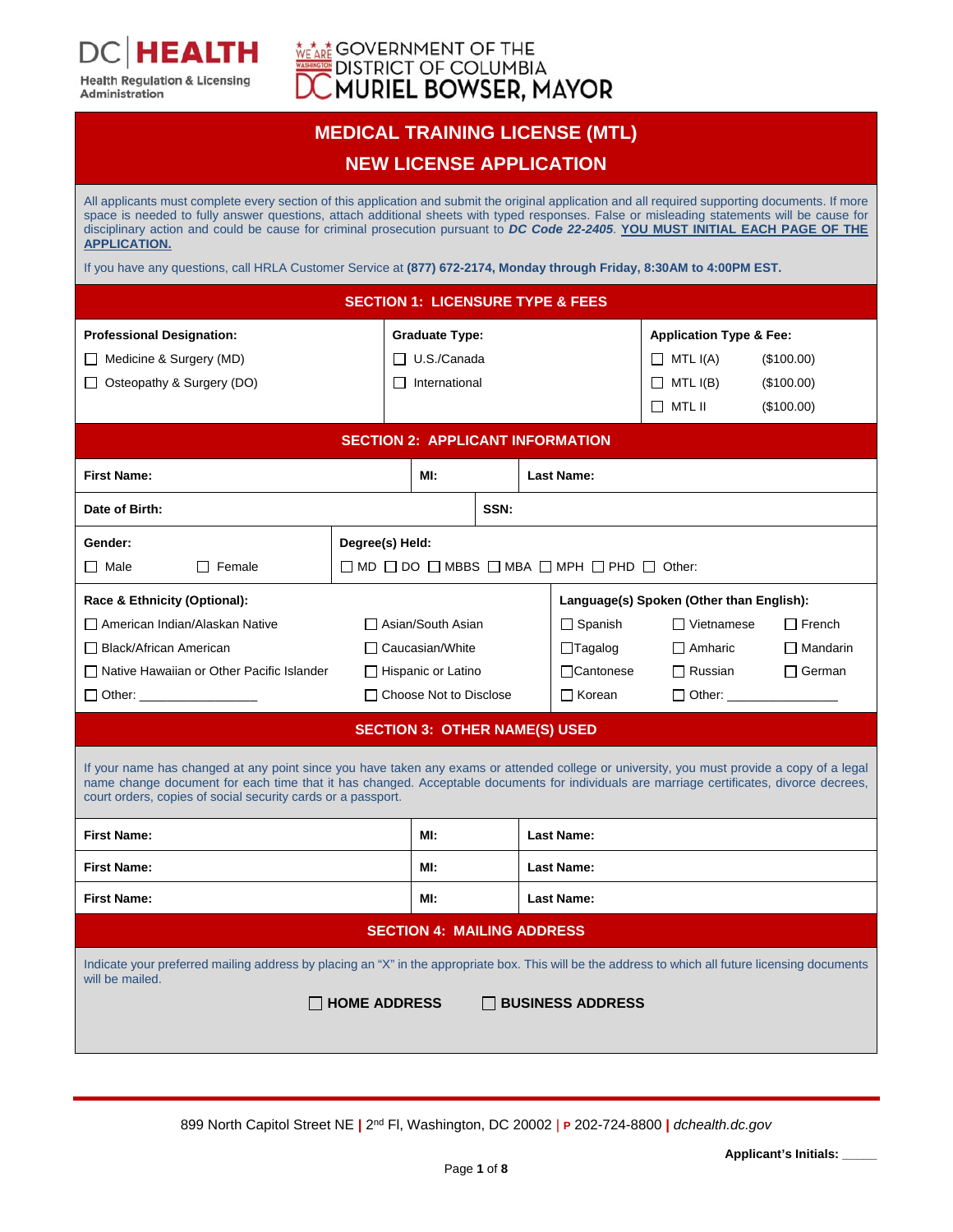

# **WEARE GOVERNMENT OF THE DISTRICT OF COLUMBIA**<br>DISTRICT OF COLUMBIA<br>**DC MURIEL BOWSER, MAYOR**

| <b>SECTION 5: HOME ADDRESS</b> |  |  |
|--------------------------------|--|--|
|                                |  |  |

| A P.O. Box may NOT be used for an address. Home address information will NOT be made available to the public.                                                                                                                                                                                                                                                                                                                                              |                                              |                       |                                            |  |  |
|------------------------------------------------------------------------------------------------------------------------------------------------------------------------------------------------------------------------------------------------------------------------------------------------------------------------------------------------------------------------------------------------------------------------------------------------------------|----------------------------------------------|-----------------------|--------------------------------------------|--|--|
| <b>Current Home Address:</b>                                                                                                                                                                                                                                                                                                                                                                                                                               |                                              |                       |                                            |  |  |
| City:                                                                                                                                                                                                                                                                                                                                                                                                                                                      | State:                                       |                       | Zip Code:                                  |  |  |
| <b>Phone Number:</b>                                                                                                                                                                                                                                                                                                                                                                                                                                       |                                              | <b>Email Address:</b> |                                            |  |  |
|                                                                                                                                                                                                                                                                                                                                                                                                                                                            | <b>SECTION 6: BUSINESS ADDRESS(ES)</b>       |                       |                                            |  |  |
| A P.O. Box may NOT be used for an address. Business address information WILL be made available to the public.                                                                                                                                                                                                                                                                                                                                              |                                              |                       |                                            |  |  |
| <b>Current Business Address #1:</b>                                                                                                                                                                                                                                                                                                                                                                                                                        |                                              | <b>Phone Number:</b>  |                                            |  |  |
| City:                                                                                                                                                                                                                                                                                                                                                                                                                                                      | State:                                       |                       | Zip Code:                                  |  |  |
| <b>Phone Number:</b>                                                                                                                                                                                                                                                                                                                                                                                                                                       |                                              | <b>Email Address:</b> |                                            |  |  |
| <b>Current Business Address #2:</b>                                                                                                                                                                                                                                                                                                                                                                                                                        |                                              | <b>Phone Number:</b>  |                                            |  |  |
| City:                                                                                                                                                                                                                                                                                                                                                                                                                                                      | State:                                       |                       | Zip Code:                                  |  |  |
| <b>Phone Number:</b><br><b>Email Address:</b>                                                                                                                                                                                                                                                                                                                                                                                                              |                                              |                       |                                            |  |  |
| <b>IMPORTANT MESSAGE RE: UPDATING CONTACT INFORMATION</b>                                                                                                                                                                                                                                                                                                                                                                                                  |                                              |                       |                                            |  |  |
| Physicians are required to update changes to their name, home address or business address within thirty (30) days of the change. Failure to<br>do so may result in disciplinary action. It is imperative that you update your information in writing, either via mail or email, to the point of contact<br>listed below:<br>Attn.: District of Columbia Board of Medicine<br>899 N. Capitol St. NE, 2nd Floor<br>Washington, DC 20002<br>E. dcbomed@dc.gov |                                              |                       |                                            |  |  |
|                                                                                                                                                                                                                                                                                                                                                                                                                                                            | <b>SECTION 7: MEDICAL SCHOOL(S) ATTENDED</b> |                       |                                            |  |  |
| List all medical schools attended, in reverse chronological order, beginning with the most recent at the top. Transcripts should be provided in a<br>sealed envelope from the issuing institution for each school that you attended and listed below. Use additional sheets if necessary.                                                                                                                                                                  |                                              |                       |                                            |  |  |
| School #1 Name:                                                                                                                                                                                                                                                                                                                                                                                                                                            | <b>Graduation Date:</b>                      |                       | Degree/Certificate Awarded:                |  |  |
| City:                                                                                                                                                                                                                                                                                                                                                                                                                                                      | State:                                       |                       | <b>Country (If not the United States):</b> |  |  |
| School #2 Name:                                                                                                                                                                                                                                                                                                                                                                                                                                            | <b>Graduation Date:</b>                      |                       | <b>Degree/Certificate Awarded:</b>         |  |  |
| City:                                                                                                                                                                                                                                                                                                                                                                                                                                                      | State:                                       |                       | Country (If not the United States):        |  |  |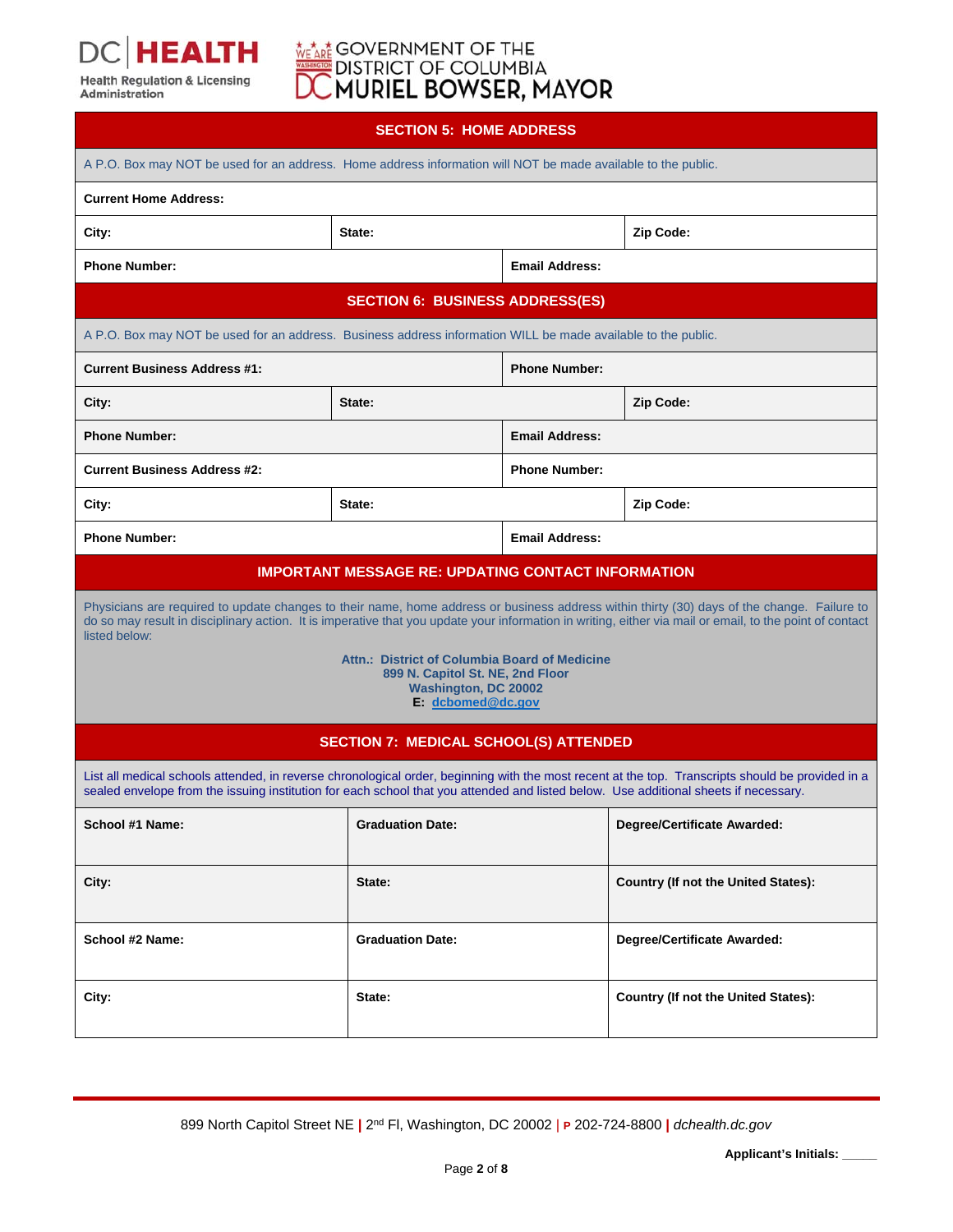

# **WEARE GOVERNMENT OF THE DISTRICT OF COLUMBIA**<br>DISTRICT OF COLUMBIA<br>**DC MURIEL BOWSER, MAYOR**

|                                                                                                                                                                                                                                                                                                                                                                                                                                                                                                                              | <b>SECTION 8: USMLE/COMLEX RESULTS</b>                  |                    |                                                        |                                            |                                             |  |  |
|------------------------------------------------------------------------------------------------------------------------------------------------------------------------------------------------------------------------------------------------------------------------------------------------------------------------------------------------------------------------------------------------------------------------------------------------------------------------------------------------------------------------------|---------------------------------------------------------|--------------------|--------------------------------------------------------|--------------------------------------------|---------------------------------------------|--|--|
| Indicate below which Step(s) of the USMLE or COMLEX you have passed.                                                                                                                                                                                                                                                                                                                                                                                                                                                         |                                                         |                    |                                                        |                                            |                                             |  |  |
| USMLE: $\Box$ Step 1<br>$\Box$ Step 2                                                                                                                                                                                                                                                                                                                                                                                                                                                                                        |                                                         | $\Box$ Step 3      | <b>COMLEX:</b> $\Box$ Step 1                           | $\Box$ Step 2                              | $\Box$ Step 3                               |  |  |
|                                                                                                                                                                                                                                                                                                                                                                                                                                                                                                                              |                                                         |                    | <b>SECTION 9: OTHER POST-GRADUATE MEDICAL TRAINING</b> |                                            |                                             |  |  |
| List all post-graduate medical training you attended, regardless of whether you completed the program. Include both accredited and non-<br>accredited internships, residencies and fellowships. Also include verification letters from your training programs. For "Type of Position", use the<br>letter key code below. List experience in reverse chronological order, beginning with the most recent. Explain all gaps greater than three (3)<br>months. Use additional sheets if necessary.<br><b>Position Key Code:</b> |                                                         |                    |                                                        |                                            |                                             |  |  |
|                                                                                                                                                                                                                                                                                                                                                                                                                                                                                                                              | A. Fellowship   B. Internship   C. Residency   D. Other |                    |                                                        |                                            |                                             |  |  |
| Program #1 Name:                                                                                                                                                                                                                                                                                                                                                                                                                                                                                                             |                                                         | <b>Start Date:</b> | <b>End Date:</b>                                       | <b>Type of Position:</b>                   |                                             |  |  |
| City:                                                                                                                                                                                                                                                                                                                                                                                                                                                                                                                        |                                                         | State:             |                                                        |                                            | <b>Country (if not the United States):</b>  |  |  |
| Program #2 Name:                                                                                                                                                                                                                                                                                                                                                                                                                                                                                                             |                                                         | <b>Start Date:</b> | <b>End Date:</b>                                       | <b>Type of Position:</b>                   |                                             |  |  |
| City:                                                                                                                                                                                                                                                                                                                                                                                                                                                                                                                        |                                                         | State:             |                                                        | <b>Country (if not the United States):</b> |                                             |  |  |
| <b>SECTION 10: DC TRAINING INSTITUTION</b>                                                                                                                                                                                                                                                                                                                                                                                                                                                                                   |                                                         |                    |                                                        |                                            |                                             |  |  |
| Indicate below the training institution you will be attending in the District. Please note, your MTL license will be limited to practicing solely at<br>that training institution and only for training purposes. Use additional sheets if necessary.                                                                                                                                                                                                                                                                        |                                                         |                    |                                                        |                                            |                                             |  |  |
| <b>Training Institution:</b>                                                                                                                                                                                                                                                                                                                                                                                                                                                                                                 |                                                         |                    |                                                        |                                            |                                             |  |  |
| □ Children's National Medical Center<br>MedStar National Rehabilitation Hospital                                                                                                                                                                                                                                                                                                                                                                                                                                             |                                                         |                    |                                                        | $\Box$ Providence Hospital                 |                                             |  |  |
| □ Saint Elizabeth's Hospital<br>□ George Washington University Hospital<br>$\Box$ MedStar Washington Hospital Center                                                                                                                                                                                                                                                                                                                                                                                                         |                                                         |                    |                                                        |                                            |                                             |  |  |
| □ MedStar Georgetown University Hospital<br>$\Box$ Unity Health Care<br>∐ Howard University Hospital                                                                                                                                                                                                                                                                                                                                                                                                                         |                                                         |                    |                                                        |                                            |                                             |  |  |
| Program Name:                                                                                                                                                                                                                                                                                                                                                                                                                                                                                                                | <b>Start Date:</b>                                      |                    | <b>End Date:</b>                                       |                                            | Post Graduate (PG)<br><b>Training Year:</b> |  |  |
| <b>Accreditation:</b>                                                                                                                                                                                                                                                                                                                                                                                                                                                                                                        |                                                         |                    |                                                        |                                            |                                             |  |  |
| $\Box$ Accreditation Council for Graduate Medical Education (ACGME)<br>American Osteopathic Association (AOA)                                                                                                                                                                                                                                                                                                                                                                                                                |                                                         |                    |                                                        |                                            |                                             |  |  |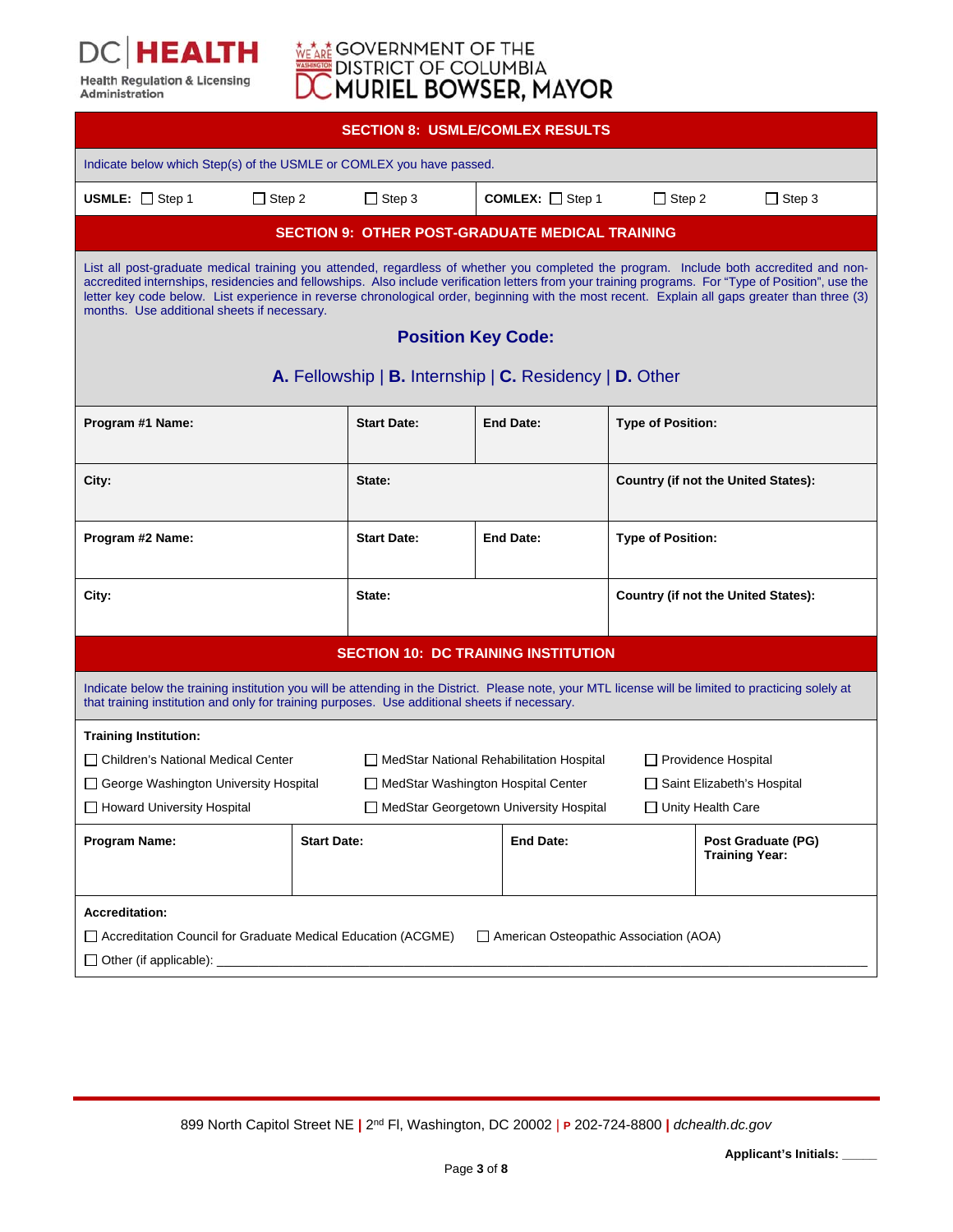

TН

**Health Regulation & Licensing** 

Administration

#### **SECTION 11: PROGRAM SPECIALTY**

Indicate your specialty in the boxes below. Use the specialty codes listed if applicable. If a specialty code is not listed, please write the full specialty in the boxes provided.

| <b>AC</b><br><b>Academic Medicine</b><br><b>ADM</b><br><b>Administrative Medicine</b><br>ΑI<br>Allergy & Immunology<br>AN<br>Anesthesiology<br>DE<br>Dermatology<br><b>EM</b><br><b>Emergency Medicine</b><br><b>FM</b><br><b>Family Medicine</b><br><b>GE</b><br><b>Geriatrics</b><br><b>HOS</b><br><b>Hospitalist</b><br><b>Internal Medicine (General)</b><br>IN<br><b>Internal Medicine</b><br>IN<br><b>IN/CA</b><br>Cardiology<br>$\bullet$<br><b>IN/EN</b><br>Endocrinology<br>$\bullet$<br><b>IN/GI</b><br>Gastroenterology<br>$\bullet$<br><b>IN/HEM</b><br>Hematology<br>$\bullet$<br><b>IN/ID</b><br><b>Infectious Disease</b><br>$\bullet$<br><b>IN/NEP</b><br>Nephrology<br>$\bullet$<br><b>IN/NEU</b><br><b>Neurology</b><br>$\bullet$<br><b>IN/ONC</b><br>Oncology<br>$\bullet$<br><b>IN/PCC</b><br><b>Pulmon. Critical Care</b><br>$\bullet$<br><b>IN/PUD</b><br><b>Pulmon. Disease</b><br>$\bullet$<br><b>IN/RH</b><br>Rheumatology<br>$\bullet$<br>Specialty #1:<br>Specialty #2: | <b>Medicine Genetics</b><br>МG<br><b>NU</b><br><b>Nuclear Medicine</b><br><b>Obstetrics &amp; Gynecology</b><br>OB.<br>OC.<br><b>Occupational Health</b><br>Ophthalmology<br><b>OP</b><br><b>OMT Osteopathic Manipulative Treatment</b><br><b>ENT</b> Otolaryngology<br><b>PA</b><br>Pathology<br><b>PED Pediatrics (General)</b><br><b>PED Pediatrics</b><br>PED/AD<br><b>Adolescent Medicine</b><br>$\bullet$<br><b>PED/CA</b><br>Cardiology<br>$\bullet$<br>Endocrinology<br><b>PED/EN</b><br>$\bullet$<br>Gastroenterology<br><b>PED/GI</b><br>$\bullet$<br><b>PED/HEM</b><br>Hematology<br>$\bullet$<br><b>PED/NEO</b><br>Neonatology<br>$\bullet$<br><b>PED/NEP</b><br>Nephrology<br>$\bullet$<br><b>Neurology</b><br><b>PED/NEU</b><br>$\bullet$<br>Oncology<br><b>PED/ONC</b><br>$\bullet$<br><b>Pulmon. Critical Care</b><br><b>PED/PCC</b><br>$\bullet$<br><b>PED/PUD</b><br><b>Pulmon. Disease</b><br>$\bullet$<br><b>PED/RH</b><br>Rheumatology<br>$\bullet$ | <b>PR</b><br><b>PSY Psychiatry</b><br>Radiology<br><b>RA</b><br><b>REM Research Medicine</b><br>SU<br><b>Surgery (General)</b><br>SU<br>Surgery<br>SU/BT<br>$\bullet$<br><b>SU/CS</b><br>$\bullet$<br>SU/CO<br>$\bullet$<br>SU/GE<br>$\bullet$<br><b>SU/NE</b><br>$\bullet$<br><b>SU/OR</b><br>$\bullet$<br><b>SU/PL</b><br>$\bullet$<br><b>SU/TH</b><br>$\bullet$<br><b>SU/TP</b><br>$\bullet$<br><b>SU/UR</b><br>$\bullet$<br><b>SU/VA</b><br>$\bullet$ | <b>PMR Physical Medicine &amp; Rehabilitation</b><br><b>Preventive Medicine/Public Health</b><br><b>Burn/Trauma</b><br><b>Cardiac Surgery</b><br><b>Colon &amp; Rectal Surgery</b><br><b>General Surgery</b><br><b>Neurological Surgery</b><br><b>Orthopedic Surgery</b><br><b>Plastic Surgery</b><br><b>Thoracic Surgery</b><br><b>Transplant</b><br><b>Urology</b><br><b>Vascular</b> |  |  |  |
|----------------------------------------------------------------------------------------------------------------------------------------------------------------------------------------------------------------------------------------------------------------------------------------------------------------------------------------------------------------------------------------------------------------------------------------------------------------------------------------------------------------------------------------------------------------------------------------------------------------------------------------------------------------------------------------------------------------------------------------------------------------------------------------------------------------------------------------------------------------------------------------------------------------------------------------------------------------------------------------------------|--------------------------------------------------------------------------------------------------------------------------------------------------------------------------------------------------------------------------------------------------------------------------------------------------------------------------------------------------------------------------------------------------------------------------------------------------------------------------------------------------------------------------------------------------------------------------------------------------------------------------------------------------------------------------------------------------------------------------------------------------------------------------------------------------------------------------------------------------------------------------------------------------------------------------------------------------------------------------|-----------------------------------------------------------------------------------------------------------------------------------------------------------------------------------------------------------------------------------------------------------------------------------------------------------------------------------------------------------------------------------------------------------------------------------------------------------|-----------------------------------------------------------------------------------------------------------------------------------------------------------------------------------------------------------------------------------------------------------------------------------------------------------------------------------------------------------------------------------------|--|--|--|
| Specialty #3:                                                                                                                                                                                                                                                                                                                                                                                                                                                                                                                                                                                                                                                                                                                                                                                                                                                                                                                                                                                      |                                                                                                                                                                                                                                                                                                                                                                                                                                                                                                                                                                                                                                                                                                                                                                                                                                                                                                                                                                          |                                                                                                                                                                                                                                                                                                                                                                                                                                                           |                                                                                                                                                                                                                                                                                                                                                                                         |  |  |  |
| Specialty #4:                                                                                                                                                                                                                                                                                                                                                                                                                                                                                                                                                                                                                                                                                                                                                                                                                                                                                                                                                                                      |                                                                                                                                                                                                                                                                                                                                                                                                                                                                                                                                                                                                                                                                                                                                                                                                                                                                                                                                                                          |                                                                                                                                                                                                                                                                                                                                                                                                                                                           |                                                                                                                                                                                                                                                                                                                                                                                         |  |  |  |
|                                                                                                                                                                                                                                                                                                                                                                                                                                                                                                                                                                                                                                                                                                                                                                                                                                                                                                                                                                                                    | <b>SECTION 12: FELLOWSHIP PROGRAM (MTL II APPLICANTS ONLY)</b>                                                                                                                                                                                                                                                                                                                                                                                                                                                                                                                                                                                                                                                                                                                                                                                                                                                                                                           |                                                                                                                                                                                                                                                                                                                                                                                                                                                           |                                                                                                                                                                                                                                                                                                                                                                                         |  |  |  |
| Program Name:                                                                                                                                                                                                                                                                                                                                                                                                                                                                                                                                                                                                                                                                                                                                                                                                                                                                                                                                                                                      | Hospital:                                                                                                                                                                                                                                                                                                                                                                                                                                                                                                                                                                                                                                                                                                                                                                                                                                                                                                                                                                | <b>Start Date:</b>                                                                                                                                                                                                                                                                                                                                                                                                                                        | <b>End Date:</b>                                                                                                                                                                                                                                                                                                                                                                        |  |  |  |
| <b>Accreditation:</b>                                                                                                                                                                                                                                                                                                                                                                                                                                                                                                                                                                                                                                                                                                                                                                                                                                                                                                                                                                              |                                                                                                                                                                                                                                                                                                                                                                                                                                                                                                                                                                                                                                                                                                                                                                                                                                                                                                                                                                          |                                                                                                                                                                                                                                                                                                                                                                                                                                                           |                                                                                                                                                                                                                                                                                                                                                                                         |  |  |  |
| American Osteopathic Association (AOA)<br>$\Box$ Accreditation Council for Graduate Medical Education (ACGME)                                                                                                                                                                                                                                                                                                                                                                                                                                                                                                                                                                                                                                                                                                                                                                                                                                                                                      |                                                                                                                                                                                                                                                                                                                                                                                                                                                                                                                                                                                                                                                                                                                                                                                                                                                                                                                                                                          |                                                                                                                                                                                                                                                                                                                                                                                                                                                           |                                                                                                                                                                                                                                                                                                                                                                                         |  |  |  |
| $\Box$ Board Approved Program<br>$\Box$ Other (if applicable):                                                                                                                                                                                                                                                                                                                                                                                                                                                                                                                                                                                                                                                                                                                                                                                                                                                                                                                                     |                                                                                                                                                                                                                                                                                                                                                                                                                                                                                                                                                                                                                                                                                                                                                                                                                                                                                                                                                                          |                                                                                                                                                                                                                                                                                                                                                                                                                                                           |                                                                                                                                                                                                                                                                                                                                                                                         |  |  |  |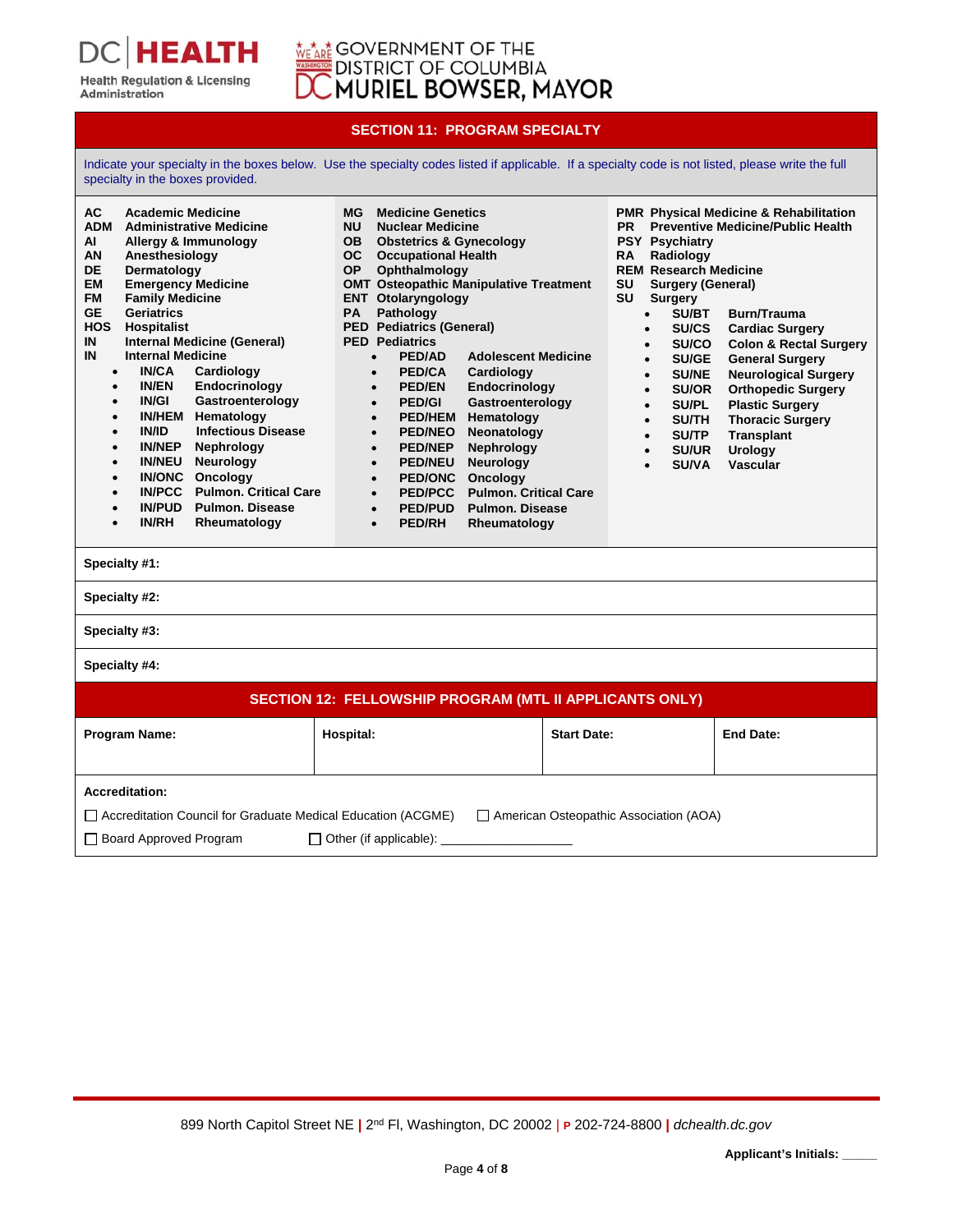

**Health Regulation & Licensing** Administration

## GOVERNMENT OF THE<br>DISTRICT OF COLUMBIA<br>M**URIEL BOWSER, MAYOR**

### **SECTION 13: WORK EXPERIENCE**

List ALL medical work experience covering the five (5) year period prior to the submission of the application. Explain all gaps greater than three (3) months. Use additional sheets if necessary. **Employer #1 Name:** Start Date: **End Date:** Reason for Leaving: **City: State: Country (if not the United States): Employer #2 Name:** Start Date: **Reason for Leaving: Reason for Leaving: Reason for Leaving:** City: City: **City:** State: **State: State: Country (if not the United States): Employer #3 Name:** Start Date: **Start Date: End Date:** Reason for Leaving: **City:** City: **City:** State: **State: Country (if not the United States):** Employer #4 Name: **Start Date:** Start Date: **End Date:** Reason for Leaving: City: City: **City:** State: **State: State: Country (if not the United States):**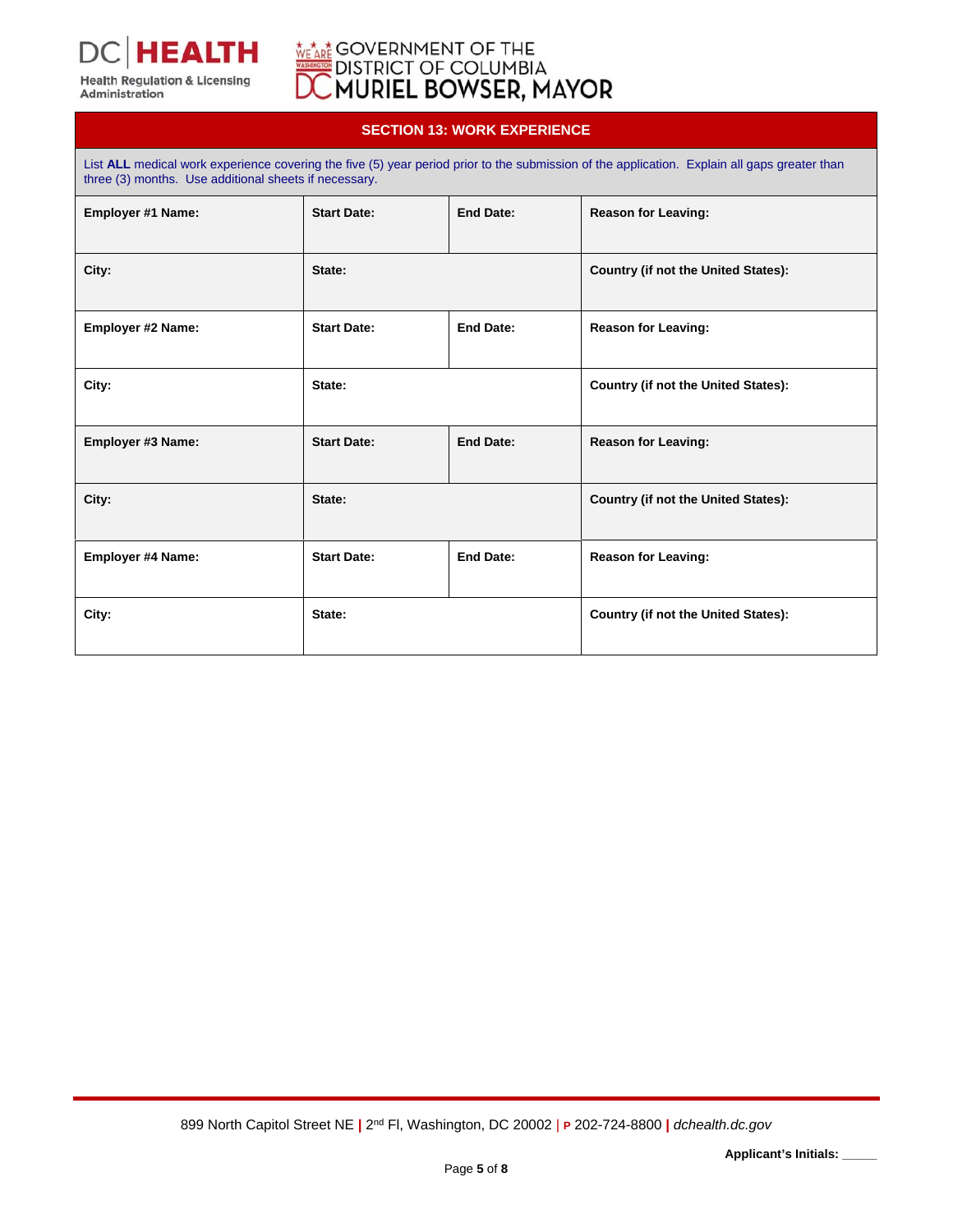**HEALTH Health Regulation & Licensing<br>Administration** 

# **WEARE GOVERNMENT OF THE DISTRICT OF COLUMBIA**<br>DISTRICT OF COLUMBIA<br>**DC MURIEL BOWSER, MAYOR**

### **SECTION 14: REQUIRED SCREENING QUESTIONS**

|     | Please answer questions 1 through 15 by placing an "X" in the appropriate boxes. If you answer "Yes" to any question, you must provide full<br>information and complete details on a separate sheet of paper, as well as attach copies of all relevant documents such as final court orders.<br>Failure to provide relevant information will delay the application processing time. |            |           |
|-----|-------------------------------------------------------------------------------------------------------------------------------------------------------------------------------------------------------------------------------------------------------------------------------------------------------------------------------------------------------------------------------------|------------|-----------|
| 1.  | Have you ever been arrested, charged, convicted, pled guilty to, or pled no contest to the violation of any federal,<br>state or other statute or ordinance constituting a felony or misdemeanor, including driving under the influence or<br>while impaired, but excluding minor traffic violations?                                                                               | $\Box$ Yes | $\Box$ No |
| 2.  | Have you been a defendant or respondent to a claim for damages or a malpractice action? If you answer "Yes",<br>please complete the Malpractice Claims Form and submit it along with all relevant court documents (e.g., Complaint,<br>Answer, and Final Order/Decision). A separate Malpractice Claims Form MUST be completed for each malpractice<br>case.                        | $\Box$ Yes | $\Box$ No |
| 3.  | Have you ever voluntarily surrendered a license or registration certificate, or allowed it to lapse, after formal charges<br>had been brought against you or while you were under investigation?                                                                                                                                                                                    | $\Box$ Yes | ∏ No      |
| 4.  | Have you ever surrendered your clinical privileges, voluntarily or involuntarily, or had your clinical privileges denied,<br>revoked, or suspended at any hospital or health care facility?                                                                                                                                                                                         | $\Box$ Yes | ∣ No      |
| 5.  | Have you ever been terminated or resigned, voluntarily or involuntarily, from a clinical or professional training program<br>for any reason?                                                                                                                                                                                                                                        | $\Box$ Yes | $\Box$ No |
| 6.  | Has any licensing authority, in any healthcare field, taken adverse action against your license or privileges or informed<br>you of any pending charges?                                                                                                                                                                                                                            | $\Box$ Yes | $\Box$ No |
| 7.  | Has any licensing authority, health facility, or peer review board, in any healthcare field, informed you of any pending<br>charge(s) or investigation(s) against you?                                                                                                                                                                                                              | $\Box$ Yes | $\Box$ No |
| 8.  | Are you presently now, or have you ever been, under a corrective action plan imposed by an employer, medical<br>facility or educational program?                                                                                                                                                                                                                                    | $\Box$ Yes | $\Box$ No |
| 9.  | Do you have a medical condition or have you become aware of any medical condition that impairs or limits your<br>ability to practice your profession?                                                                                                                                                                                                                               | $\Box$ Yes | ∏ No      |
| 10. | Have you ever engaged in any conduct that either indicated an impairment, or actually impaired, your ability to<br>practice your profession?                                                                                                                                                                                                                                        | $\Box$ Yes | $\Box$ No |
| 11. | Have you ever entered into a monitoring program for purposes of monitoring your abuse of alcohol, drugs, or other<br>controlled substances?                                                                                                                                                                                                                                         | $\Box$ Yes | $\Box$ No |
| 12. | Have you ever entered into a monitoring program for purposes of monitoring your professional behavior including<br>recordkeeping, billing, boundaries, quality of care or any other matter related to the practice of your profession?                                                                                                                                              | $\Box$ Yes | $\Box$ No |
| 13. | Within the last ten (10) years have you voluntarily resigned, been asked to resign, terminated, or disciplined by any<br>employer?                                                                                                                                                                                                                                                  | $\Box$ Yes | $\Box$ No |
| 14. | Have you ever withdrawn a license application or have you been denied a license or denied the privilege of taking a<br>license examination by any professional licensing board or agency?                                                                                                                                                                                           | $\Box$ Yes | $\Box$ No |
| 15. | Have you ever been excluded from any federal or state run insurance program, including Medicare and/or Medicaid?                                                                                                                                                                                                                                                                    | $\Box$ Yes | $\Box$ No |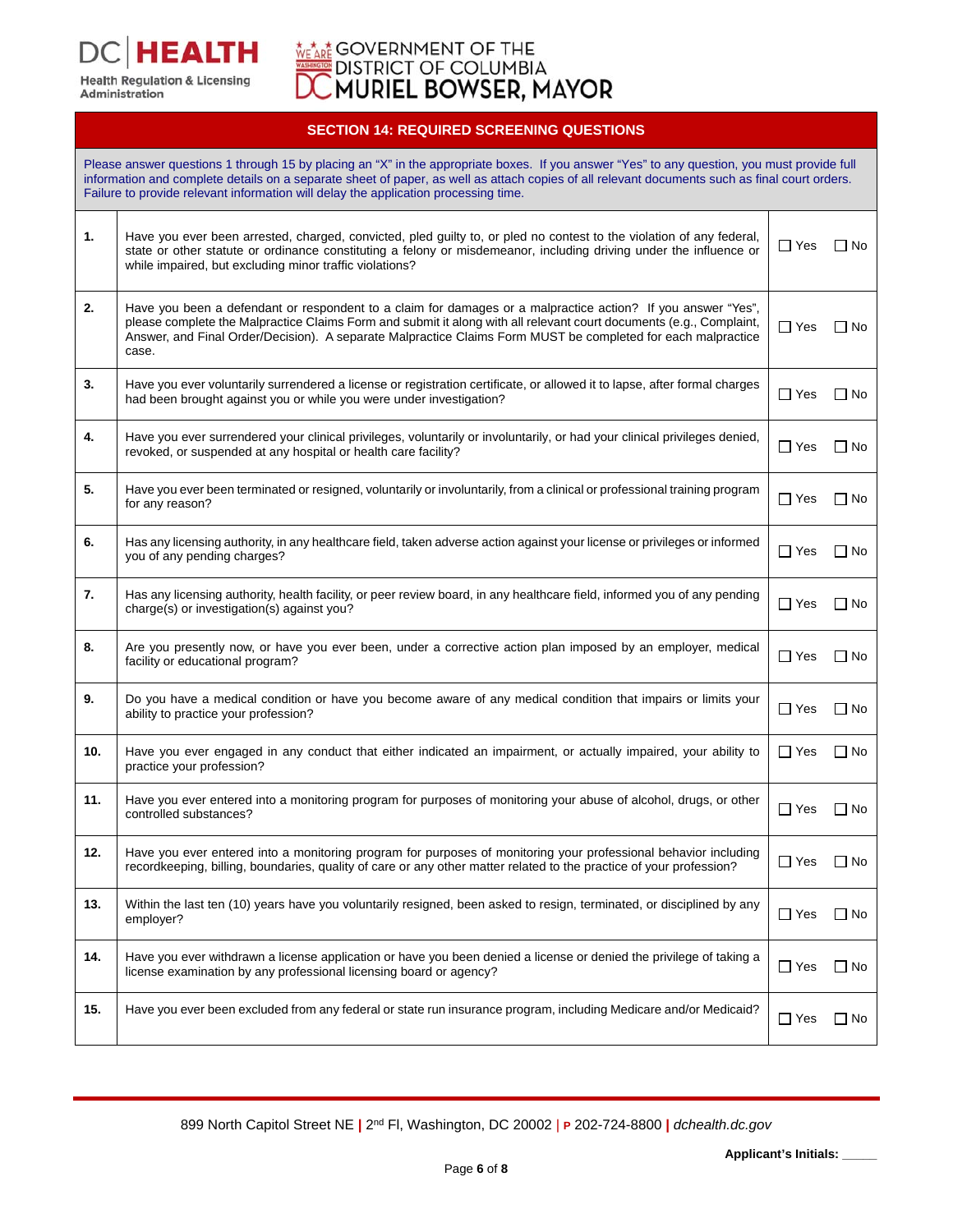### **GOVERNMENT OF THE DISTRICT OF COLUMBIA MURIEL BOWSER, MAYOR**

### **SECTION 15: CLEAN HANDS**

#### **Clean Hands Before Receiving a License or Permit Act of 1996 Certification Requirement**

Please read the information below carefully before responding to this yes or no question, as any false information provided requires that the Department of Health proceed to revoke your license or permit for which you are now applying, and fine you one thousand dollars (\$1,000.00), pursuant to D.C. Official Code § 47-2864 (2001).

**IF YOU ANSWER "YES" TO THIS QUESTION, PLEASE SUBMIT PROOF OF THE ARRANGEMENTS YOU HAVE MADE TO PAY THE OUTSTANDING DEBT. IF YOU DO NOT HAVE AN APPROVED PAYMENT SCHEDULE TO PAY THE AMOUNT YOU OWE OR IF NO APPEAL IS PENDING, THE LAW REQUIRES THAT YOUR NEW LICENSE APPLICATION BE DENIED.** 

#### **As of this date, do any of the below statements apply to you:**

- I owe more than \$100 in fines, penalties, or interest assessed pursuant to D.C. Official Code Title 2, Chapter 18 (Civil Infractions Act of 1985);
- I owe more than \$100 in fines, penalties, or interest assessed pursuant to D.C. Official Code Title 8, Chapter 8 (Litter Control Administrative Act of 1985);
- I owe more than \$100 in fines, penalties, or interest assessed pursuant to D.C. Official Code Title 8, Chapter 9 (Illegal Dumping Enforcement Act of 1994);
- I owe more than \$100 in fines, penalties, or interest assessed pursuant to D.C. Official Code Title 31, Chapter 24 (The Compulsory/No-Fault Motor Vehicle Insurance Act of 1982);
- I owe more than \$100 in fines, penalties, or interest assessed pursuant to D.C. Official Code Title 50, Chapter 3 (Department of For-Hire Vehicles Establishment Act of 1985);
- I owe more than \$100 in fines, penalties, or interest assessed pursuant to D.C. Official Code Title 50, Chapter 15 (Registration of Motor Vehicles);
- I owe more than \$100 in fines, penalties, or interest assessed pursuant to D.C. Official Code Title 50, Chapter 23 (Traffic Adjudication Act of 1978);
- I owe more than \$100 in fines, penalties, or interest assessed by another jurisdiction; provided, that a reciprocity agreement is in effect between the jurisdiction and the District;
- I owe more than \$100 in past due taxes;
- I owe more than \$100 in any outstanding fines, penalties, or interest due to the District of Columbia;
- I owe any amount of past due District of Columbia Water and Sewer Authority service fees;
- I owe any amount of a vehicle conveyance fee pursuant to D.C. Official Code Title 50, Chapter 23;
- I owe any amount of past due fines, penalties, or past due restitution on behalf of an employee due to a violation of D.C. Official Code Title 32, Chapters 1A, 10, 13 or Title 2, Subchapter X-A; or
- I have failed to file required District tax returns.

#### $\Box$  Yes  $\Box$  No

The information presented above is in compliance with the requirement to submit with your application for licensure or permit under the *Clean Hands Before Receiving a License Permit Act of 1996*, effective May 11, 1996 (D.C. Law 11-118, D.C. Code §47-2861, et seq.).